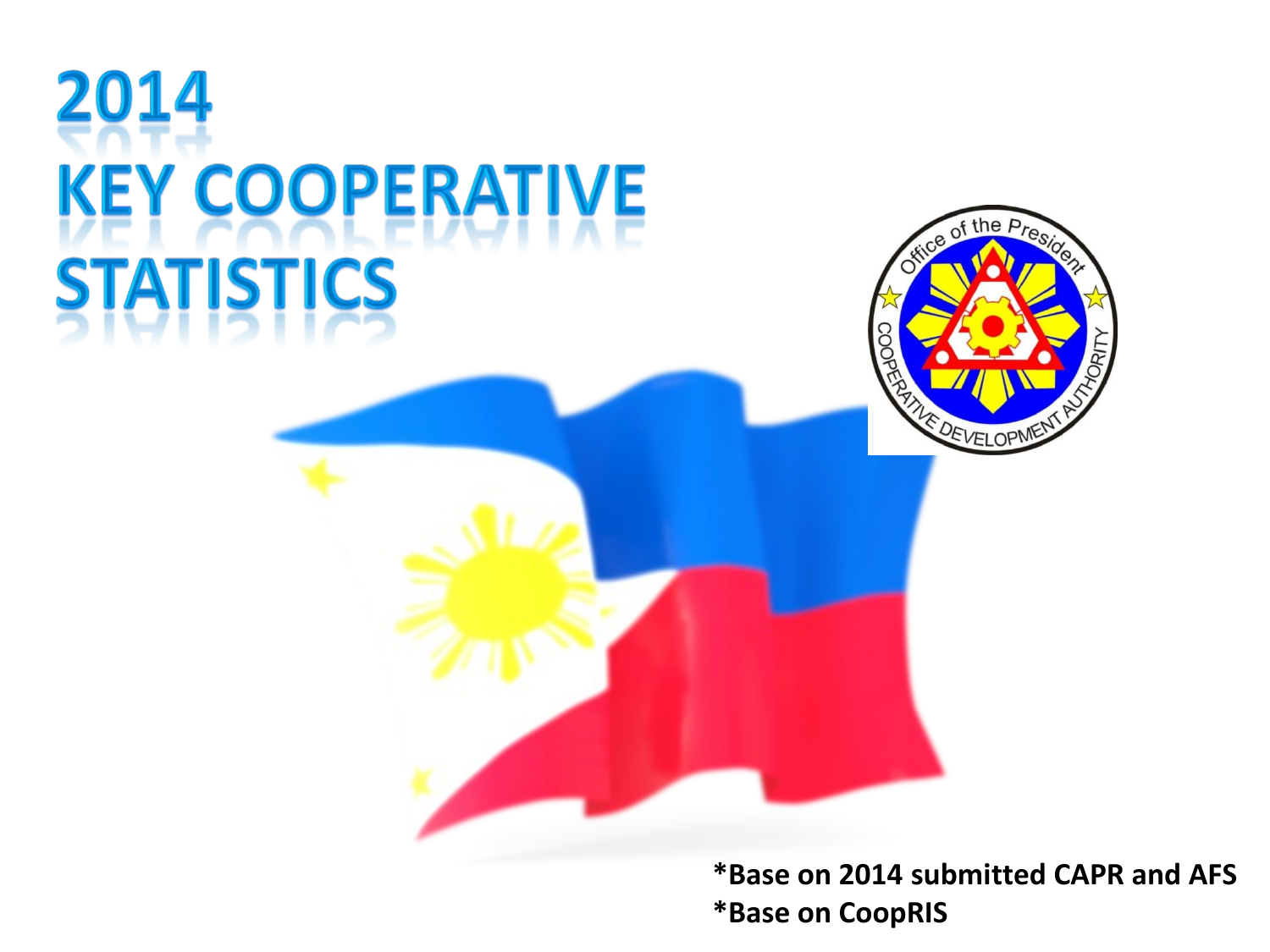### **TOTAL REGISTERED COOPERATIVES**

**By Region, By Type As of December 31, 2014**

| <b>REGION</b>    | <b>TOTAL BY</b><br><b>REGION</b> | <b>AVERAGE</b><br><b>ANNUAL</b> |
|------------------|----------------------------------|---------------------------------|
|                  |                                  | <b>GROWTH RATE</b>              |
| <b>Region 01</b> | 1,452                            | 1.45%                           |
| <b>Region 02</b> | 1,006                            | 1.96%                           |
| <b>CAR</b>       | 868                              | 2.11%                           |
| <b>Region 03</b> | 2,389                            | 1.53%                           |
| <b>NCR</b>       | 2,514                            | 2.35%                           |
| <b>Region 04</b> | 2,897                            | 1.66%                           |
| <b>Region 05</b> | 938                              | 1.16%                           |
| <b>Region 06</b> | 1,516                            | 1.08%                           |
| <b>Region 07</b> | 1,695                            | 1.20%                           |
| <b>Region 08</b> | 741                              | 0.78%                           |
| <b>Region 09</b> | 877                              | 1.20%                           |
| <b>Region 10</b> | 1,680                            | 1.97%                           |
| <b>Region 11</b> | 1,906                            | 1.63%                           |
| <b>Region 12</b> | 1,208                            | 1.29%                           |
| <b>CARAGA</b>    | 1,217                            | 1.91%                           |
| <b>ARMM</b>      | 1,748                            | 2.02%                           |
| <b>GRAND</b>     |                                  |                                 |
| TOTAL            | 24,652                           | 1.58%                           |

There are a total of **24,652** cooperatives registered in the Philippines as of December 31, 2014 with an increase of 3.98% compared to the previous year. The average annual growth rate in the number of cooperatives in the Philippines is at 1.58% per year.



Multipurpose Cooperatives dominated the total number of registered cooperatives contributing 60.49% of the total. It is followed by credit cooperatives which comprises 12.96% of the total registered and the remaining 26.55% are distributed among other types.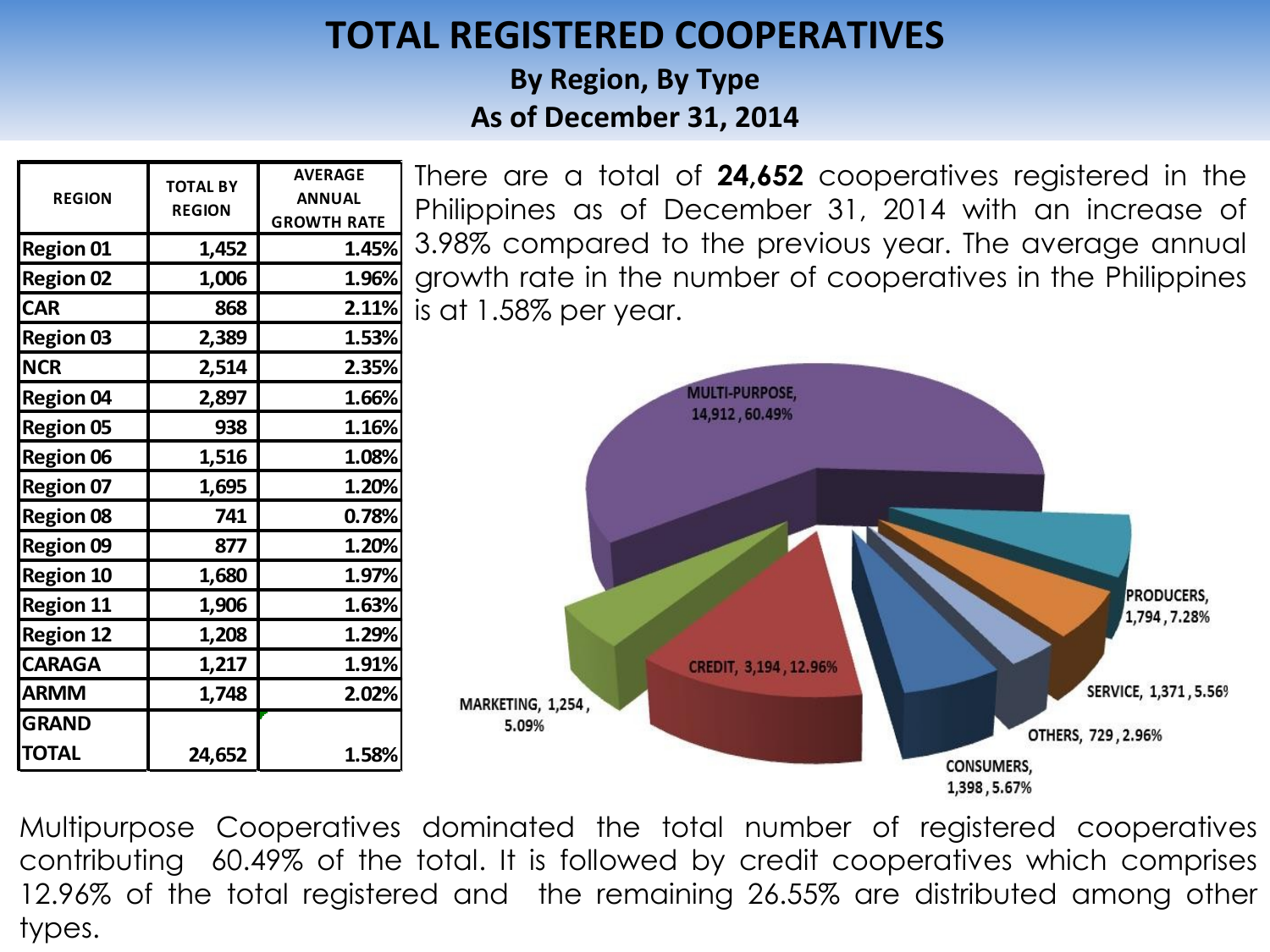### **TOTAL COOPERATIVE MEMBERSHIP**

**By Region, As of December 31, 2013**

| <b>REGIONS</b>     | <b>ESTIM ATED NUM BER OF</b><br><b>COOPERATIVE MEMBERS</b><br>IN THE PHILIPPINES | <b>AVERAGE MEMBER</b><br>PER COOPERATIVE | PROJECTED 2010<br>PHILIPPINE POPULATION<br><b>AGES 20 AND ABOVE</b> | PROJECTED 2010<br><b>PHILIPPINE</b><br><b>POPULATION VS. COOP</b><br><b>MEMBERSHIP</b> |
|--------------------|----------------------------------------------------------------------------------|------------------------------------------|---------------------------------------------------------------------|----------------------------------------------------------------------------------------|
|                    | As of December 31,<br>2014                                                       |                                          | source:<br>www.census.gov.ph                                        | (%)                                                                                    |
| Region 1           | 898,617                                                                          | 619                                      | 2,967,100                                                           | 30.29%                                                                                 |
| <b>Region 2</b>    | 1,077,174                                                                        | 1,071                                    | 1,942,000                                                           | 55.47%                                                                                 |
| <b>CAR</b>         | 355,544                                                                          | 410                                      | 955,000                                                             | 37.23%                                                                                 |
| Region 3           | 558,946                                                                          | 234                                      | 5,974,200                                                           | 9.36%                                                                                  |
| <b>NCR</b>         | 1,681,394                                                                        | 669                                      | 7,053,500                                                           | 23.84%                                                                                 |
| <b>Region 4</b>    | 1,003,853                                                                        | 347                                      | 8,502,000                                                           | 11.81%                                                                                 |
| Region 5           | 368,081                                                                          | 392                                      | 3,046,900                                                           | 12.08%                                                                                 |
| Region 6           | 968,210                                                                          | 639                                      | 4,293,900                                                           | 22.55%                                                                                 |
| <b>Region 7</b>    | 1,051,384                                                                        | 620                                      | 4,005,500                                                           | 26.25%                                                                                 |
| <b>Region 8</b>    | 763,741                                                                          | 1,031                                    | 2,369,500                                                           | 32.23%                                                                                 |
| Region 9           | 634,992                                                                          | 724                                      | 1,750,700                                                           | 36.27%                                                                                 |
| Region 10          | 1,178,152                                                                        | 701                                      | 2,424,500                                                           | 48.59%                                                                                 |
| Region 11          | 899,781                                                                          | 472                                      | 2,552,200                                                           | 35.26%                                                                                 |
| <b>Region 12</b>   | 368,070                                                                          | 305                                      | 2,185,500                                                           | 16.84%                                                                                 |
| <b>CARAGA</b>      | 332,290                                                                          | 273                                      | 1,383,200                                                           | 24.02%                                                                                 |
| <b>ARMM</b>        | 912,797                                                                          | 522                                      | 1,847,600                                                           | 49.40%                                                                                 |
| <b>GRAND TOTAL</b> | 13,053,027                                                                       | 529                                      | 53,253,300                                                          | 24.51%                                                                                 |

**AGES 20 AND ABOVE** NCR has the most number of members contributing **12.88**% of the total estimated cooperative membership in 2014 which is followed by Region 10 which constitutes 9.03%.

There are 15% more female coop members than male coop male members.

Region 2 have the highest cooperative membership concentration versus the regional population of 20 years old and above at 55.47% followed by ARMM at 49.40%.

The estimated annual growth rate in cooperative membership is at 5.17%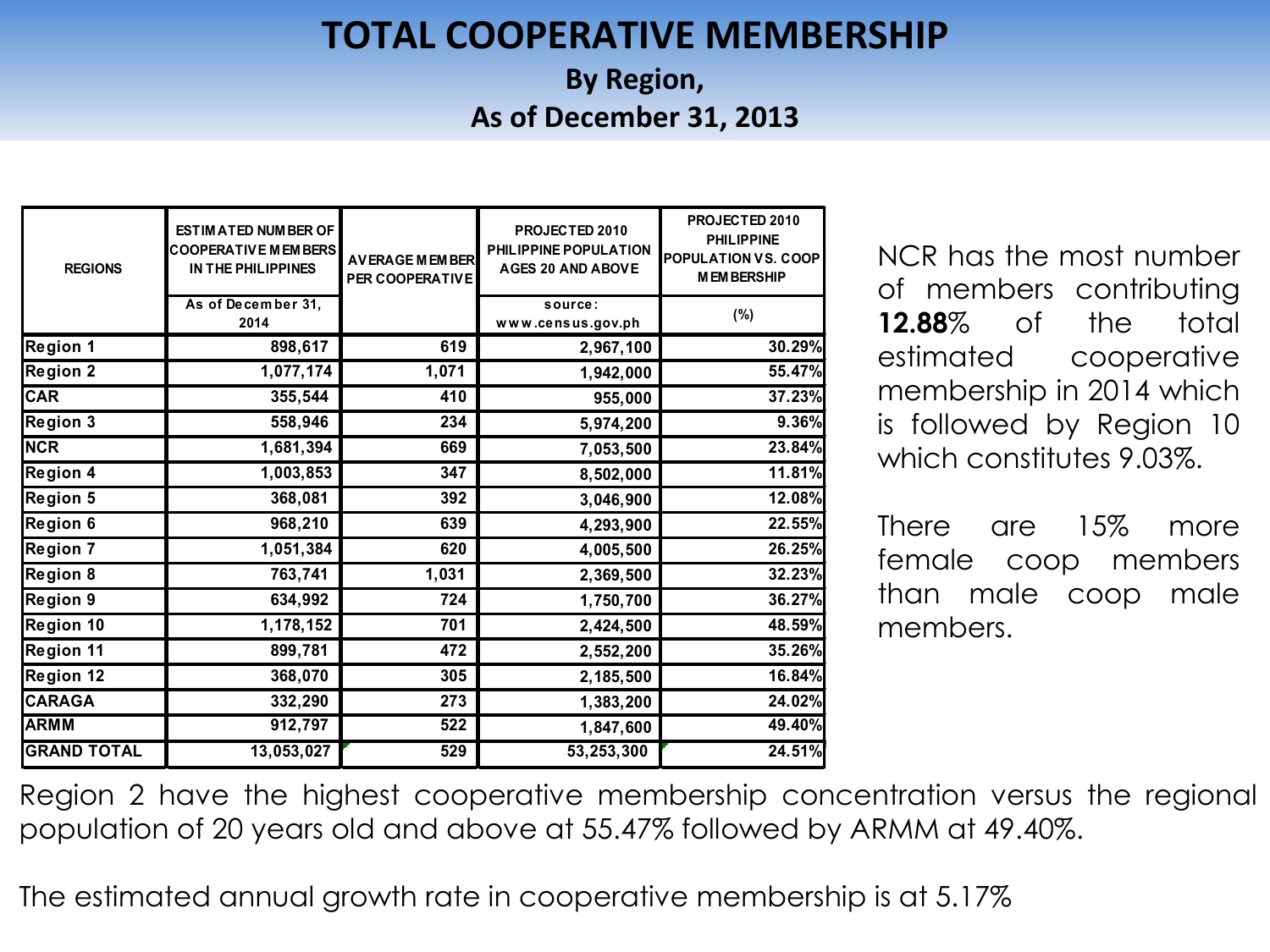### **COOPERATIVE ASSETS**

#### **By Region, By Industry Category Sources:** *CDA and Philippine Statistical Authority*

| <b>REGION</b>      | <b>TOTAL</b><br><b>REPORTING</b><br><b>COOPS</b> | <b>TOTAL ASSETS</b>   |
|--------------------|--------------------------------------------------|-----------------------|
| <b>Region 1</b>    | 795                                              | 11,562,226,611.48     |
| <b>Region 2</b>    | 326                                              | 10,869,556,700.15     |
| <b>CAR</b>         | 509                                              | 11,347,046,208.15     |
| <b>Region 3</b>    | 1,192                                            | 16,633,197,594.47     |
| <b>NCR</b>         | 1,287                                            | 68,398,970,957.25     |
| <b>Region 4</b>    | 1,569                                            | 23,822,674,644.38     |
| <b>Region 5</b>    | 426                                              | 4,250,101,465.65      |
| <b>Region 6</b>    | 533                                              | 10,502,995,083.08     |
| <b>Region 7</b>    | 780                                              | 22,688,709,378.84     |
| <b>Region 8</b>    | 266                                              | 7,931,475,701.09      |
| <b>Region 9</b>    | 356                                              | 5,433,279,359.69      |
| Region 10          | 878                                              | 20,056,311,023.80     |
| <b>Region 11</b>   | 939                                              | 23, 255, 749, 004. 20 |
| <b>Region 12</b>   | 446                                              | 7,563,871,261.71      |
| <b>CARAGA</b>      | 446                                              | 3,984,499,399.46      |
| <b>ARMM</b>        | 14                                               | 238,876,707.43        |
| <b>Grand Total</b> | 10,762                                           | 248,539,541,100.83    |



57.6 percent of cooperatives is comprised of Micro Cooperatives and only 3.67 % are large cooperatives. The number of cooperatives by category is inversely proportional to the amount of assets as large cooperatives contributes 69.1% to the total cooperative assets while micro cooperatives contributes 2.27%.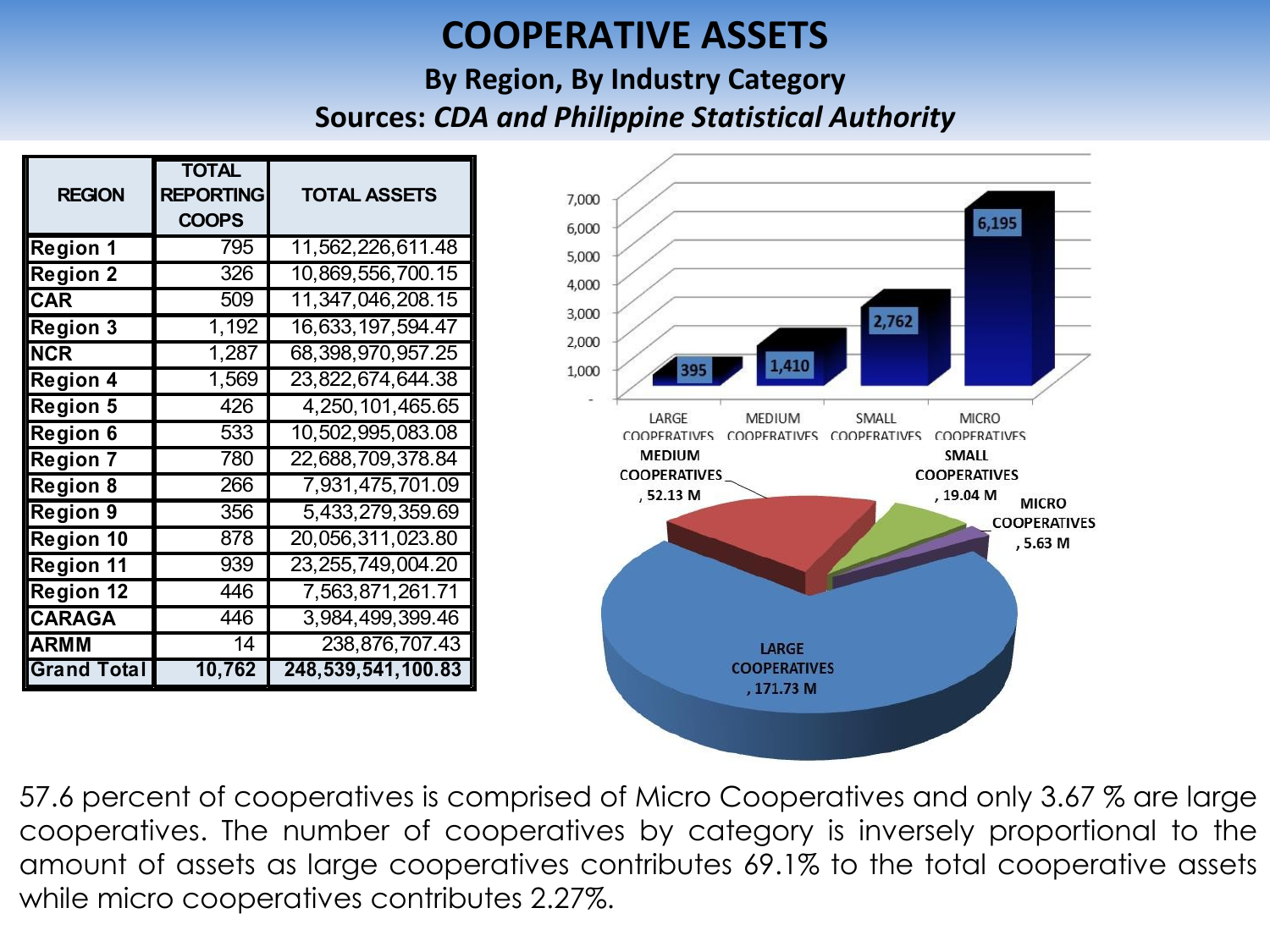### **COOPERATIVE REVENUE**

**By Region FY 2013**



The aggregate gross revenue of the entire cooperative sector amounts to 56.3 B in 2014 and a significant 24.35% is derived by the cooperatives in NCR.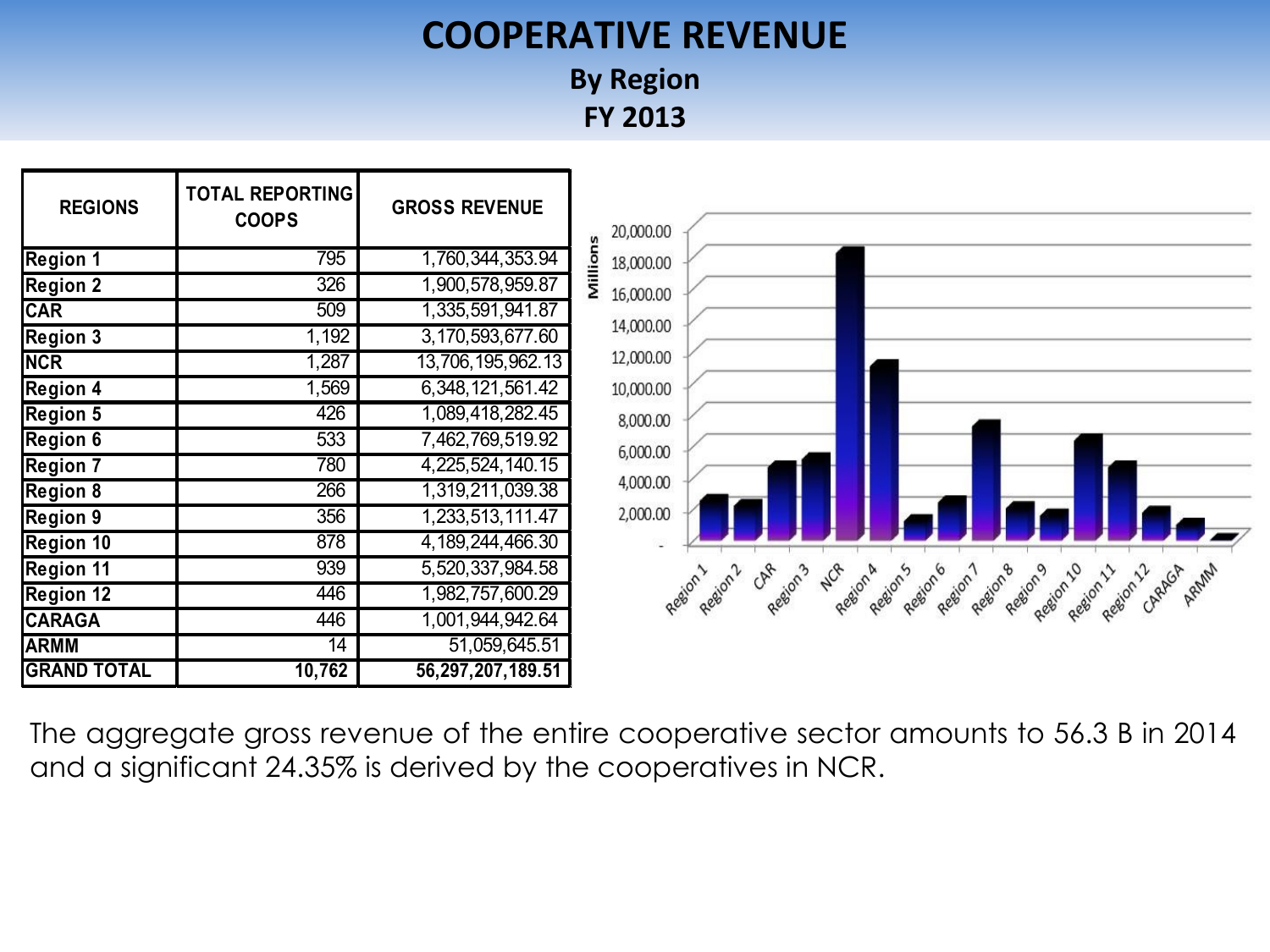### **EMPLOYMENT GENERATED BY COOPERATIVES**

**By Region FY 2013**

| <b>REGIONS</b>     | <b>TOTAL</b><br><b>NUMBER OF</b><br><b>EMPLOYEES**</b> | <b>TOTAL</b><br><b>EMPLOYED</b><br><b>PERSONS IN THE</b><br><b>PHILIPPINES</b> | <b>CONTRIBUTION</b><br>OF COOPS TO<br><b>PHILIPPINE</b><br><b>EMPLOYMENT</b><br><b>GENERATION</b> |
|--------------------|--------------------------------------------------------|--------------------------------------------------------------------------------|---------------------------------------------------------------------------------------------------|
|                    |                                                        |                                                                                |                                                                                                   |
| <b>Region 1</b>    | 7,237                                                  | 2,010,199                                                                      | 0.36%                                                                                             |
| <b>Region 2</b>    | 6,824                                                  | 1,541,570                                                                      | 0.44%                                                                                             |
| <b>CAR</b>         | 4,287                                                  | 778,788                                                                        | 0.55%                                                                                             |
| <b>Region 3</b>    | 18,056                                                 | 4,168,969                                                                      | 0.43%                                                                                             |
| <b>NCR</b>         | 229,529                                                | 4,713,048                                                                      | 4.87%                                                                                             |
| <b>Region 4</b>    | 41,277                                                 | 5,912,190                                                                      | 0.70%                                                                                             |
| <b>Region 5</b>    | 5,893                                                  | 2,468,798                                                                      | 0.24%                                                                                             |
| <b>Region 6</b>    | 18,095                                                 | 3,214,950                                                                      | 0.56%                                                                                             |
| <b>Region 7</b>    | 32,293                                                 | 3,272,946                                                                      | 0.99%                                                                                             |
| <b>Region 8</b>    | 6,284                                                  | 1,115,412                                                                      | 0.56%                                                                                             |
| <b>Region 9</b>    | 5,945                                                  | 1,381,581                                                                      | 0.43%                                                                                             |
| <b>Region 10</b>   | 32,152                                                 | 2,011,529                                                                      | 1.60%                                                                                             |
| <b>Region 11</b>   | 54,478                                                 | 1,914,303                                                                      | 2.85%                                                                                             |
| <b>Region 12</b>   | 40,216                                                 | 1,777,774                                                                      | 2.26%                                                                                             |
| <b>CARAGA</b>      | 4,959                                                  | 1,092,811                                                                      | 0.45%                                                                                             |
| <b>ARMM</b>        | 13,235                                                 | 1,274,033                                                                      | 1.04%                                                                                             |
| <b>GRAND TOTAL</b> | 520,758                                                | 38,648,902                                                                     | 1.35%                                                                                             |

The cooperative sector considerably employs 520,758 Filipinos with an aggregate employees compensation **of PhP 21.5 B** in 2013.

NCR has the highest number of employment generated by cooperatives versus the total Philippine employment rate at 4.87% followed by Region 11 at 2.85%.

\*\*Note: Computation of total cooperative employment is based on the 2014 submitted CAPR at a mean of 22 employees per cooperative across all industry groups and categories.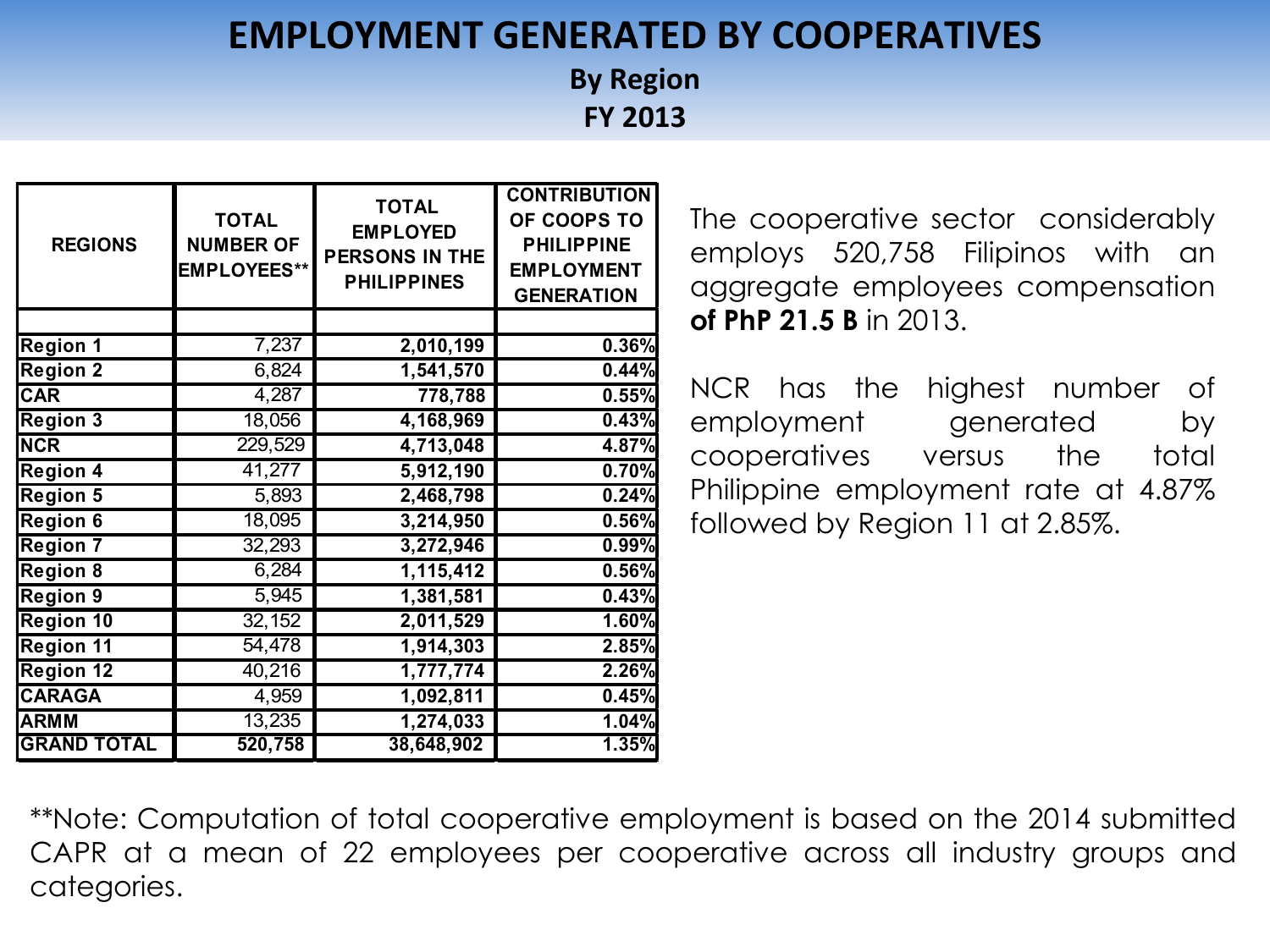### **COOPERATIVE CONTRIBUTION TO GROSS REGIONAL DOMESTIC PRODUCT**

**(Income Approach)**

**FY 2013**

#### **Source***: www.psa.gov.ph*

| <b>REGION</b>    | <b>COOPERATIVE GROSS</b><br><b>REGIONAL DOMESTIC</b><br><b>PRODUCT</b> | <b>GROSS REGIONAL</b><br><b>DOMESTIC PRODUCT</b> | <b>COOPERATIVE</b><br><b>CONTRIBUTION TO</b><br><b>GROSS REGIONAL</b> |
|------------------|------------------------------------------------------------------------|--------------------------------------------------|-----------------------------------------------------------------------|
|                  | At constant 2000 Prices                                                | At constant 2000 Prices                          | <b>DOMESTIC PRODUCT</b>                                               |
|                  | In Thousand Pesos (000)                                                | In Thousand Pesos (000)                          | (%)                                                                   |
| <b>Region 01</b> | 8,888,404.47                                                           | 209,037,280.66                                   | 4.25%                                                                 |
| <b>Region 02</b> | 8,171,312.38                                                           | 121,541,791.46                                   | 6.72%                                                                 |
| <b>CAR</b>       | 7,321,036.17                                                           | 130, 325, 805. 30                                | 5.62%                                                                 |
| <b>Region 03</b> | 41,535,060.53                                                          | 607, 545, 151.39                                 | 6.84%                                                                 |
| <b>NCR</b>       | 121,407,823.96                                                         | 2,455,306,204.42                                 | 4.94%                                                                 |
| <b>Region 04</b> | 33,053,977.26                                                          | 1,286,635,884.82                                 | 2.57%                                                                 |
| <b>Region 05</b> | 5,887,418.12                                                           | 135,923,752.97                                   | 4.33%                                                                 |
| <b>Region 06</b> | 11,623,742.85                                                          | 270,562,900.40                                   | 4.30%                                                                 |
| <b>Region 07</b> | 12,984,904.61                                                          | 427,614,409.76                                   | 3.04%                                                                 |
| <b>Region 08</b> | 8,211,838.45                                                           | 152, 194, 141.80                                 | 5.40%                                                                 |
| <b>Region 09</b> | 8,040,201.59                                                           | 137,949,750.93                                   | 5.83%                                                                 |
| <b>Region 10</b> | 13, 118, 251. 12                                                       | 252,645,030.24                                   | 5.19%                                                                 |
| <b>Region 11</b> | 13,870,681.15                                                          | 258,485,862.23                                   | 5.37%                                                                 |
| <b>Region 12</b> | 9,658,084.22                                                           | 186,407,600.47                                   | 5.18%                                                                 |
| <b>CARAGA</b>    | 3,249,101.15                                                           | 83,550,716.22                                    | 3.89%                                                                 |
| <b>ARMM</b>      | 1,944,711.16                                                           | 49,732,294.27                                    | 3.91%                                                                 |
| <b>GRAND</b>     |                                                                        |                                                  |                                                                       |
| <b>TOTAL</b>     | 308,966,549.18                                                         | 6,765,458,577.34                                 | 4.57%                                                                 |

The estimated contribution of the cooperative to the Gross Regional Domestic Product in 2013 is 4.57%.

Region 3 coops contributed the highest in its respective GRDP with 6.84% followed by Region 2 at 6.72%.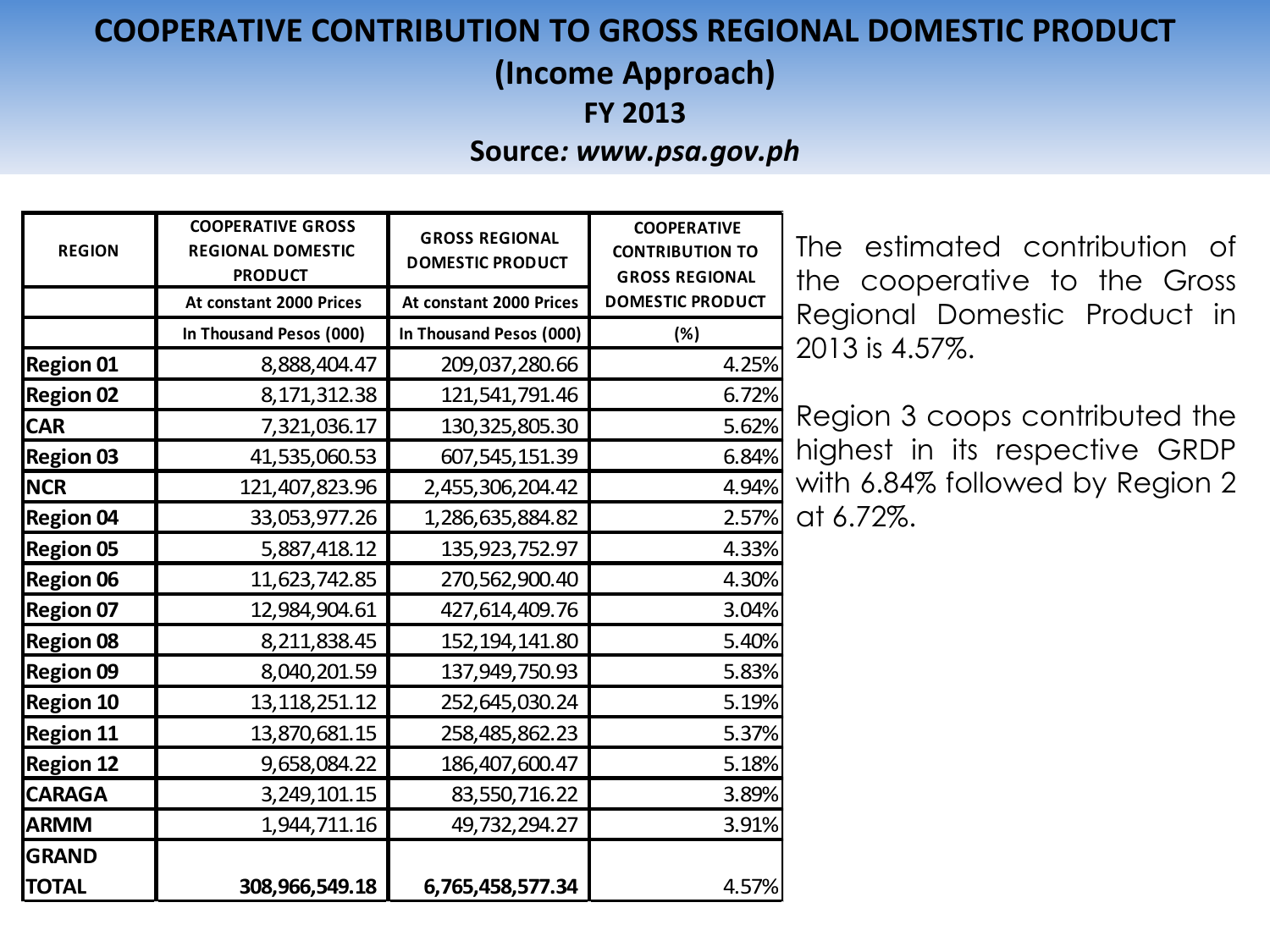### **COOPERATIVE STATUTORY RESERVES By Region FY 2013**

| <b>REGIONS</b>     | <b>TOTAL</b><br><b>REPORTING</b><br><b>COOPS</b> | <b>GENERAL RESERVE</b><br><b>FUND</b> | <b>COOPERATIVE</b><br><b>EDUCATION AND</b><br><b>TRAINING FUND</b> | <b>COMMUNITY</b><br><b>DEVELOPMENT</b><br><b>FUND</b> | <b>OPTIONAL FUND</b> |
|--------------------|--------------------------------------------------|---------------------------------------|--------------------------------------------------------------------|-------------------------------------------------------|----------------------|
|                    |                                                  |                                       |                                                                    |                                                       |                      |
| Region 1           | 795                                              | 443,291,265.47                        | 50,302,436.10                                                      | 28,085,455.59                                         | 421, 166, 354. 91    |
| <b>Region 2</b>    | 326                                              | 480,646,050.50                        | 39,586,157.73                                                      | 23, 215, 754. 33                                      | 139,426,857.94       |
| <b>CAR</b>         | 509                                              | 447,632,823.91                        | 57,041,926.12                                                      | 51,389,256.15                                         | 244,315,999.64       |
| <b>Region 3</b>    | 1,192                                            | 550,089,193.17                        | 111, 342, 179. 32                                                  | 78,682,019.47                                         | 231,896,983.84       |
| <b>NCR</b>         | 1,287                                            | 3,413,417,036.78                      | 405, 111, 541. 12                                                  | 329,736,433.88                                        | 1,085,307,908.23     |
| <b>Region 4</b>    | 1,569                                            | 1,047,327,147.20                      | 172, 173, 693. 99                                                  | 95,514,556.93                                         | 390,456,001.28       |
| <b>Region 5</b>    | 426                                              | 165,614,381.18                        | 41,731,245.43                                                      | 15,969,465.59                                         | 108,615,964.80       |
| <b>Region 6</b>    | 533                                              | 488,503,810.77                        | 95,656,243.33                                                      | 54,013,763.53                                         | 245, 166, 028.49     |
| <b>Region 7</b>    | 780                                              | 1,730,169,793.19                      | 103,510,338.61                                                     | 72,641,350.90                                         | 419,503,539.74       |
| <b>Region 8</b>    | 266                                              | 255, 368, 923. 36                     | 28,256,864.68                                                      | 72,753,529.23                                         | 99,281,969.21        |
| <b>Region 9</b>    | 356                                              | 263, 263, 862.57                      | 35,018,878.71                                                      | 17,491,789.72                                         | 120, 794, 977. 73    |
| <b>Region 10</b>   | 878                                              | 916,284,544.51                        | 165,697,724.61                                                     | 95, 114, 474. 25                                      | 419,892,794.41       |
| <b>Region 11</b>   | 939                                              | 1,924,477,293.12                      | 160,914,169.10                                                     | 77,547,638.08                                         | 761,506,819.53       |
| <b>Region 12</b>   | 446                                              | 359,640,950.44                        | 51,111,614.69                                                      | 32,752,392.08                                         | 160,007,476.19       |
| <b>CARAGA</b>      | 446                                              | 378,626,311.23                        | 133,299,628.82                                                     | 20, 185, 521.39                                       | 410,904,604.88       |
| <b>ARMM</b>        | 14                                               | 1,058,390.39                          | 1,055,686.19                                                       | 430, 147.08                                           | 661,350.45           |
| <b>GRAND TOTAL</b> | 10,762                                           | 12,865,411,777.79                     | 1,651,810,328.55                                                   | 1,065,523,548.20                                      | 5,258,905,631.27     |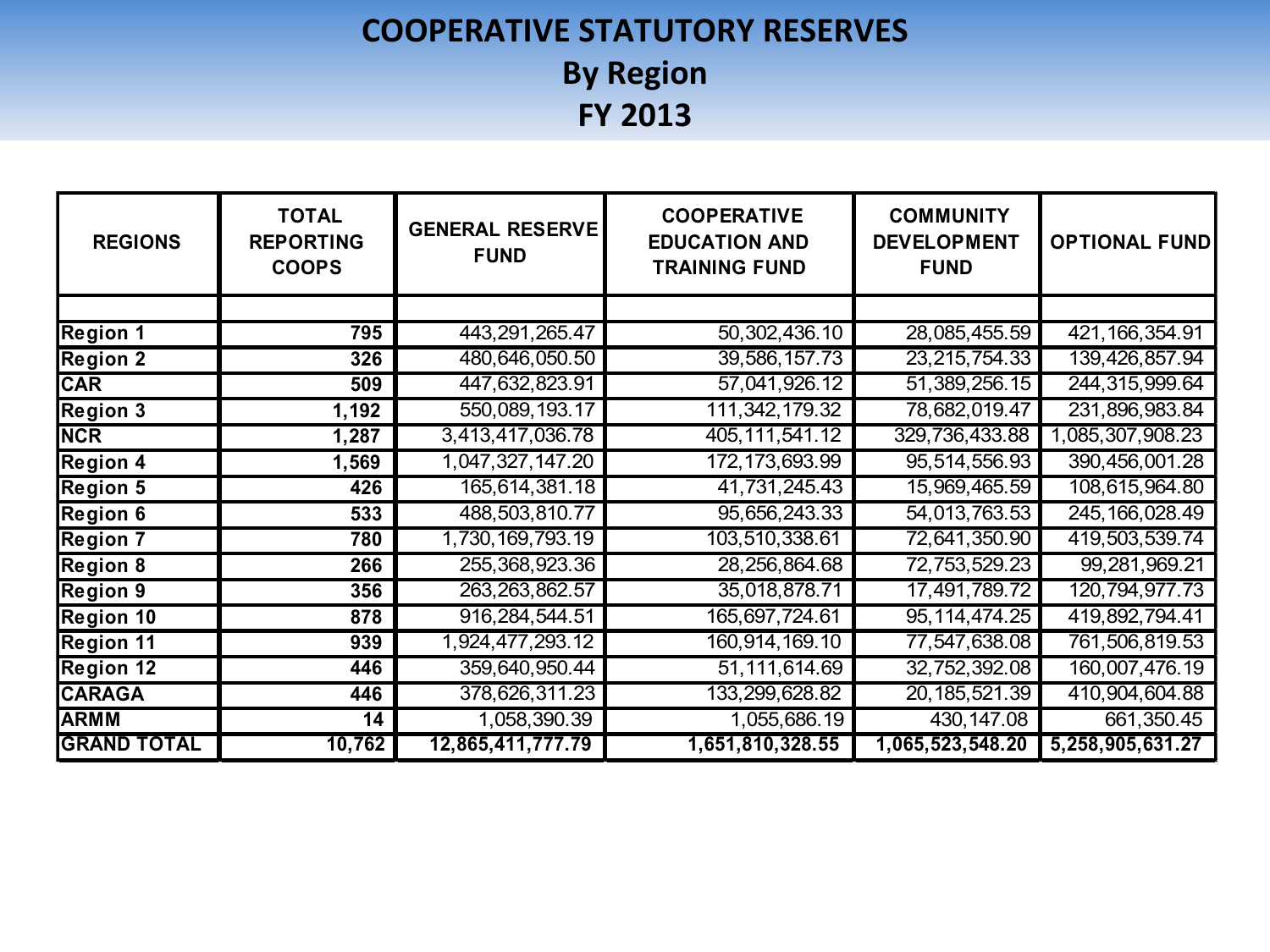# **CDA ACCREDITATION PROGRAM COOPERATIVE EXTERNAL AUDITORS**

### **WITH VALID ACCREDITATION As of June 2015**

| <b>REGION</b>          | <b>INDIVIDUAL</b> | <b>FIRM</b>             | <b>TOTAL</b> |  |
|------------------------|-------------------|-------------------------|--------------|--|
| ı                      | 23                | $\overline{2}$          | 25           |  |
| $\mathbf{\mathsf{II}}$ | 17                |                         | 17           |  |
| <b>CAR</b>             | <b>16</b>         |                         | 16           |  |
| III                    | 63                | 9                       | 72           |  |
| <b>NCR</b>             | 181               | 46                      | 227          |  |
| IV                     | 112               | $\overline{\mathbf{3}}$ | 115          |  |
| $\mathbf V$            | 22                | $\overline{2}$          | 24           |  |
| VI                     | 44                | 3                       | 47           |  |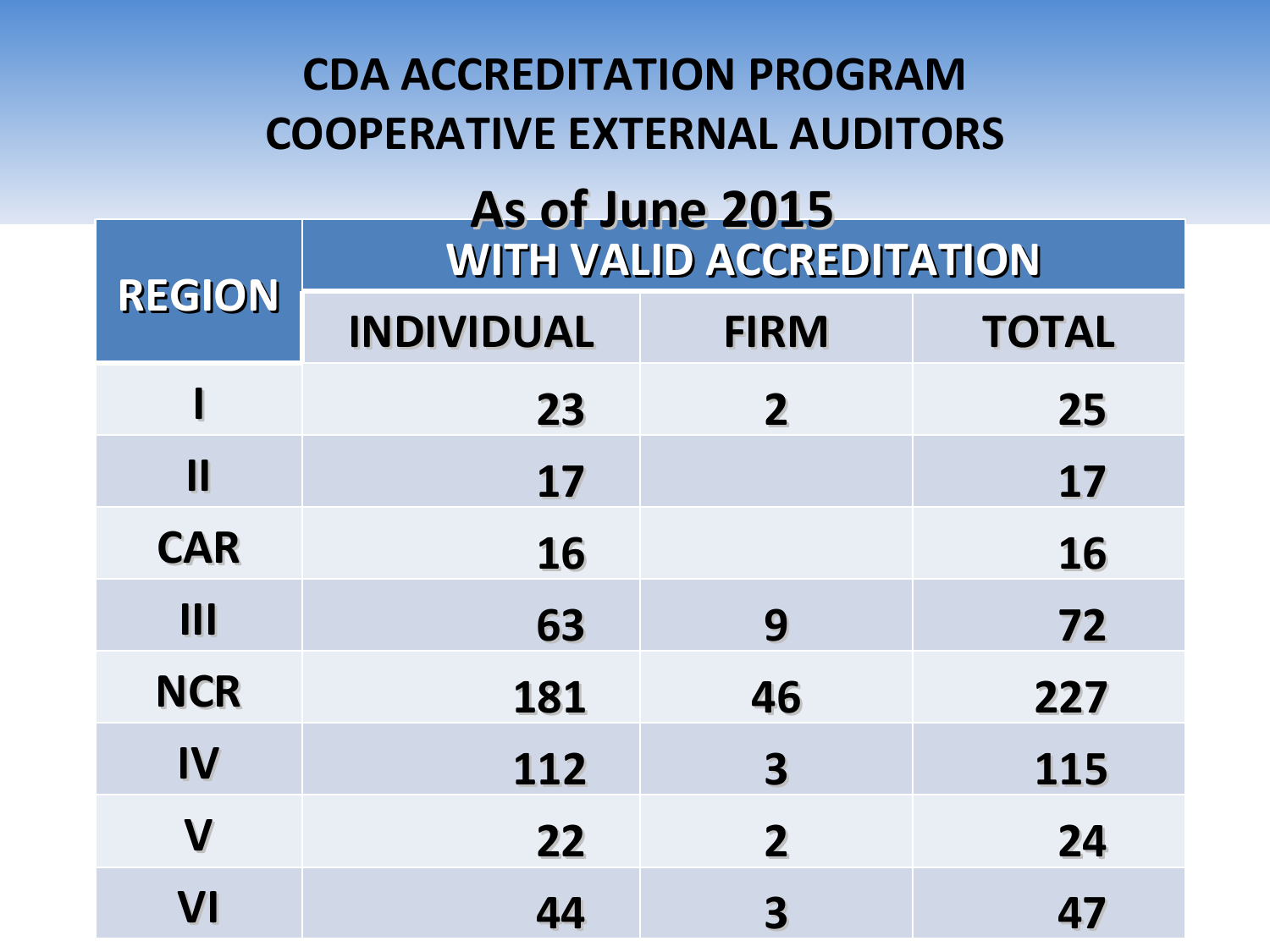# **CDA ACCREDITATION PROGRAM COOPERATIVE EXTERNAL AUDITORS As of June 2015**

|               | <b>WITH VALID ACCREDITATION</b> |              |              |  |
|---------------|---------------------------------|--------------|--------------|--|
| <b>REGION</b> | <b>INDIVIDUAL</b>               | <b>FIRM</b>  | <b>TOTAL</b> |  |
| VII           | 52                              | 5            | 57           |  |
| <b>VIII</b>   | 14                              | 1            | 15           |  |
| $\mathbf{I}$  | <b>16</b>                       |              | <b>16</b>    |  |
| X             | 30                              | 1            | 31           |  |
| XI            | 46                              | 7            | 53           |  |
| XII           | 26                              |              | 26           |  |
| <b>CARAGA</b> | 12                              | $\mathbf{2}$ | 14           |  |
| <b>TOTAL</b>  | 674                             | 81           | 755          |  |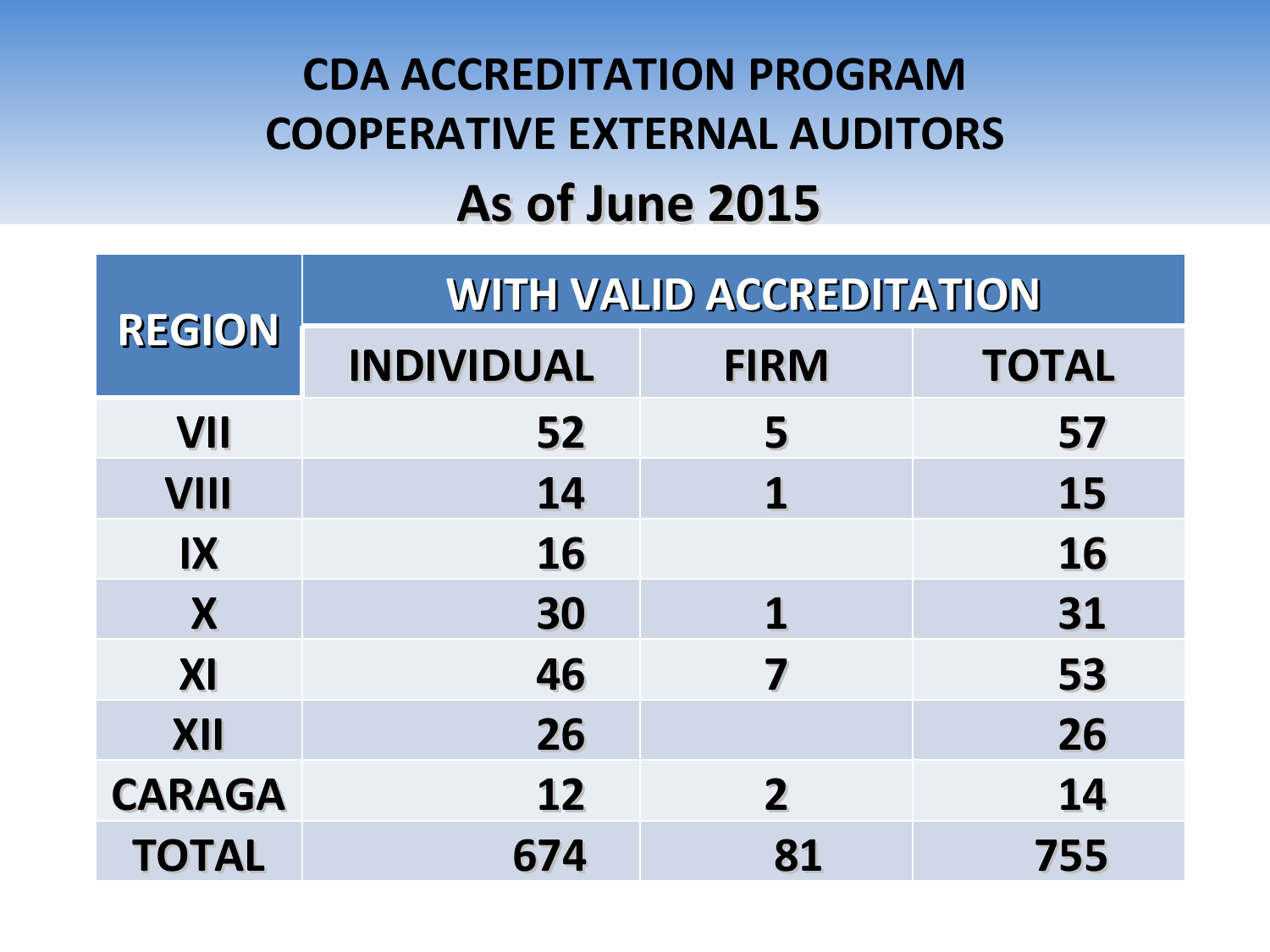# **CDA ACCREDITATION PROGRAM COOPERATIVE EXTERNAL AUDITORS As of June 2015**

| <b>TOTAL</b> | <b>WITH VALID</b>   |  |  |
|--------------|---------------------|--|--|
| ACCREDITED   | <b>CERTIFICATIO</b> |  |  |
| 1,178        | 755                 |  |  |
| 64%          |                     |  |  |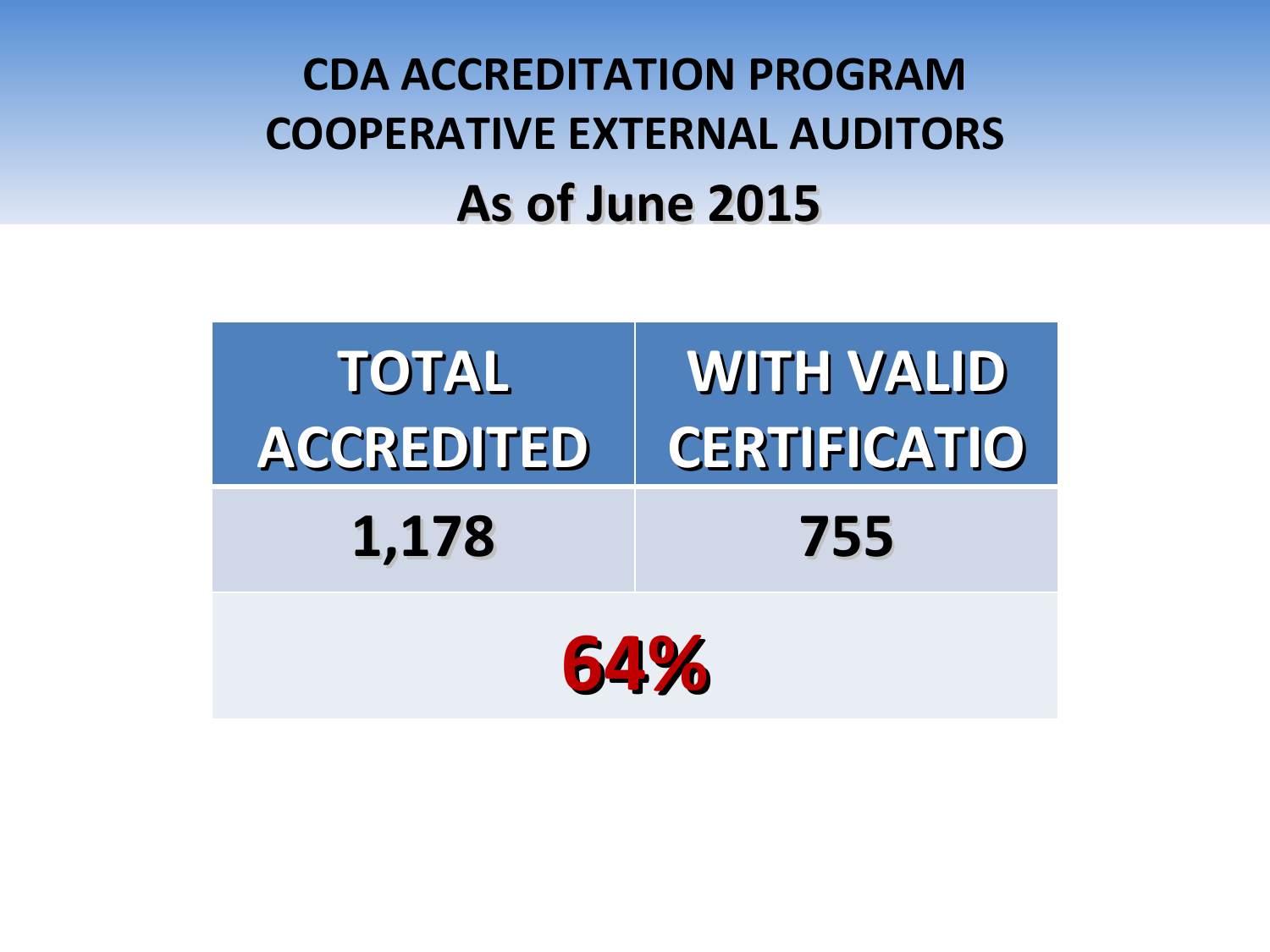## **CDA ACCREDITATION PROGRAM COOPERATIVE EXTERNAL AUDITORS**

| <b>TOTAL</b>                       | <b>COOPERATIVE</b> | <b>COOPERATIVE</b>         |  |
|------------------------------------|--------------------|----------------------------|--|
| <b>REGISTERED</b>                  | <b>EXTERNAL</b>    | <b>EXTERNAL</b>            |  |
| <b>COOPERATIVES</b>                | <b>AUDITORS</b>    | <b>AUDITORS</b>            |  |
| AS OF DEC 2014                     | (INDIVIDUAL)       | (AUDIT FIRM)               |  |
| 24,652                             | 674                | 81<br>$(\text{ave. of 3})$ |  |
| <b>TOTAL IND'LS</b>                | 917                |                            |  |
| <b>RATIO OF</b><br><b>COOP-CEA</b> | 1:27               |                            |  |